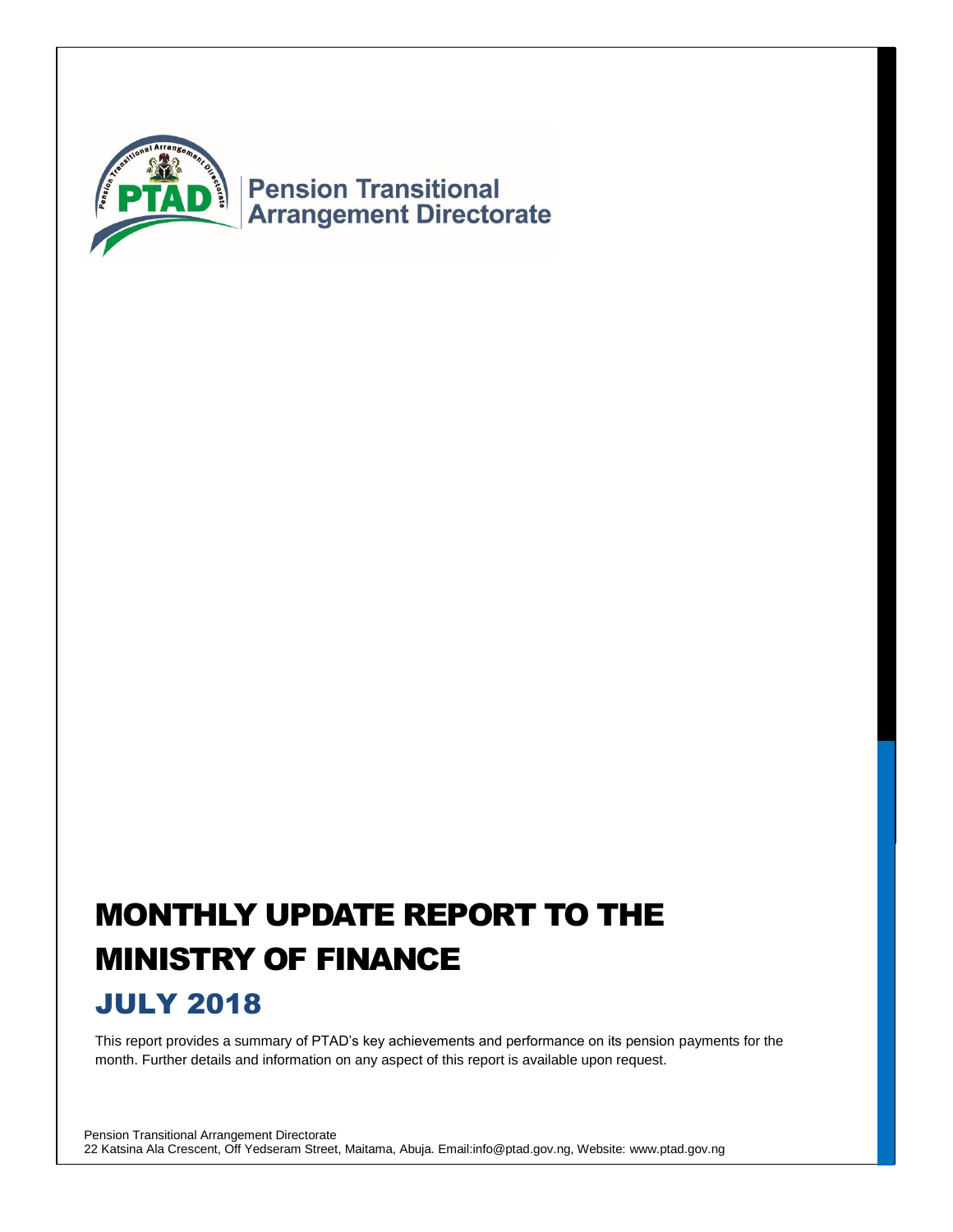#### **THE AUTHORITY August 2nd, 2018.**

## MONTHLY UPDATE REPORT JULY 2018

#### **PTAD BRINGS ITS SERVICES CLOSER TO PENSIONERS IN THE NORTH EAST**

In a bid to sustain exceptional service delivery to pensioners under the Defined Benefit Scheme (DBS), the Pension Transitional Arrangement Directorate (PTAD) has extended its presence to Damaturu, Yobe State.

This ensures that pensioners resident in Yobe and Borno States are able to get their queries or complaints attended to without having to embark on long trips to the Headquarters in Abuja.

The state office, like others, is set up to provide the same quality service obtainable at the Head Office in Abuja. The Yobe office is the second of its kind in the North East zone of Nigeria. PTAD had also opened a liaison office in Yola, Adamawa in March, 2017.

The Yobe State office, located in Damaturu will be the  $8<sup>th</sup>$  state office to be set up. More state offices are expected to come into operation as funds are made available.

#### **PTAD'S INTERACTIVE STAKEHOLDERS' FORUM TO HOLD**

The Directorate will hold its next Interactive Stakeholders' Forum in Lagos State. Pensioners from the South West under the Defined Benefit Scheme are the key focus group as PTAD continues to engage stakeholders and provide a forum for key issues around Pension Administration.

**PTAD begins payment to 284 Reinsurance pensioners**

In keeping to it statutory responsibilities, Pension Transitional Arrangement Directorate (PTAD) has pay-rolled 284 pensioners of the Nigeria Reinsurance Plc to receive their monthly pension for life.

A statement by PTAD said "A relief has come the way of 284 pensioners of the company 16 years after Nigeria Reinsurance was privatized by the Federal Government, as the Pension Transitional Arrangement Directorate (PTAD) has added them to its monthly payroll."

A total of N8.31 million was paid to the new enrollees for the month of July 2018 as they start receiving their monthly pension for life.

According to the Executive Secretary PTAD, Sharon Ikeazor, "No pensioner or retiree after serving their fatherland should ever be forced into the indignity and painful uncertainty of delayed pensions. Today, Nigeria Reinsurance pensioners verified by PTAD has been placed on monthly pension payroll. It is indeed a promise kept."



#### **PTAD HITS MILESTONE ACHIEVEMENT WITH THE PAY-ROLLING OF DSC AND NIGERIAN RE PENSIONERS**

rolled a total number of 3542 pensioners from the defunct Delta Steel Company (DSC). This puts to bed the long the privatization exercise in 2005. The DSC pensioners were verified in the last quarter of 2017 and expressed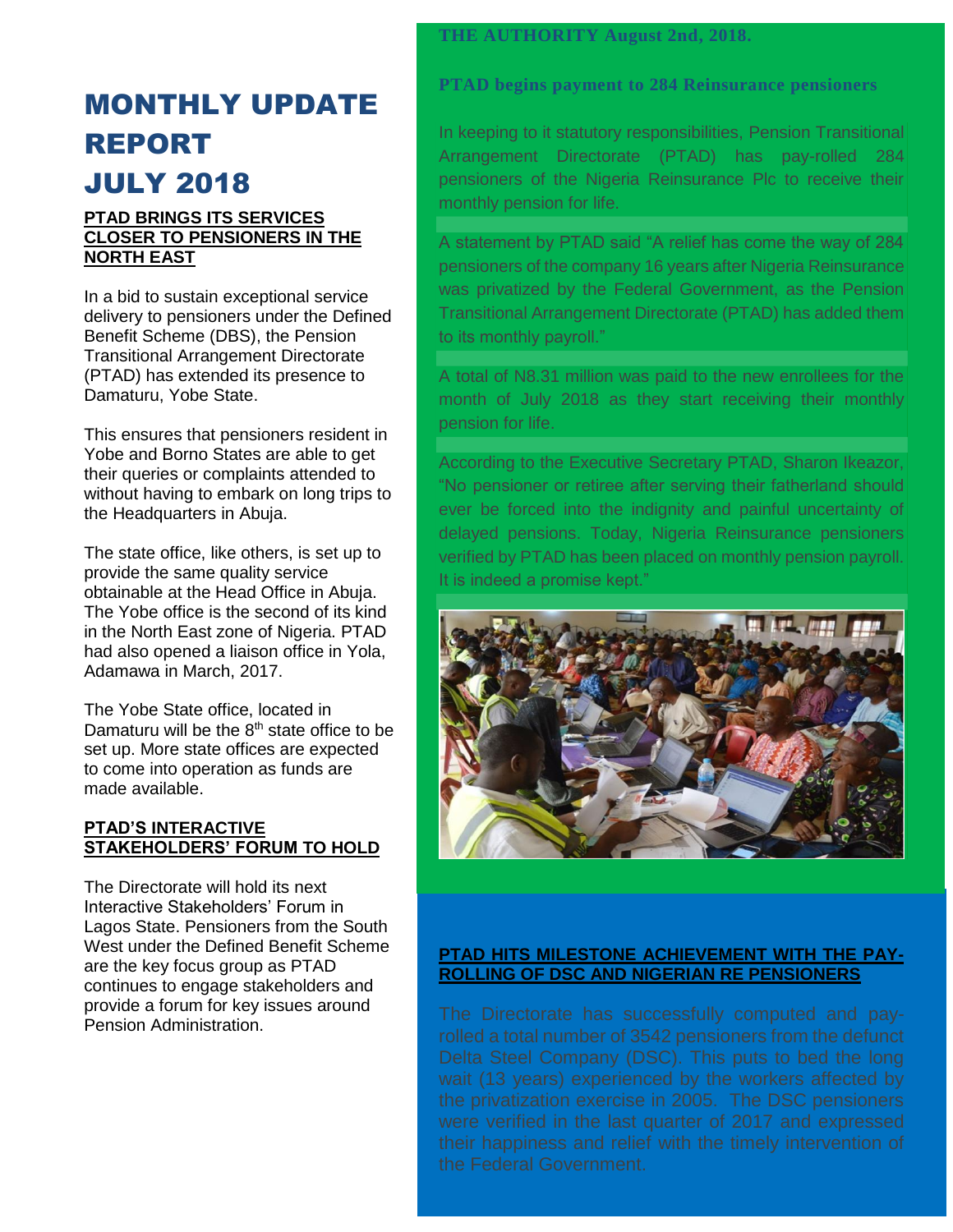| <b>DEPARTMENTS</b> | <b>NUMBER OF</b><br><b>PENSIONERS</b> | <b>AMOUNT UTILIZED FOR PAYMENTS OF</b><br><b>PENSIONS AND GRATUITIES</b> |  |  |
|--------------------|---------------------------------------|--------------------------------------------------------------------------|--|--|
| <b>CIPPD</b>       | 11,939                                | 619,724,994.05                                                           |  |  |
| <b>PaPD</b>        | 101,041                               | 4,082,695,603.00                                                         |  |  |
| <b>CSPD</b>        | 99,366                                | 1,638,354,126.40                                                         |  |  |
| <b>PPD</b>         | 16,033                                | 557,928,344.22                                                           |  |  |
| <b>TOTAL</b>       | 228,379                               | 6,897,703,067.67                                                         |  |  |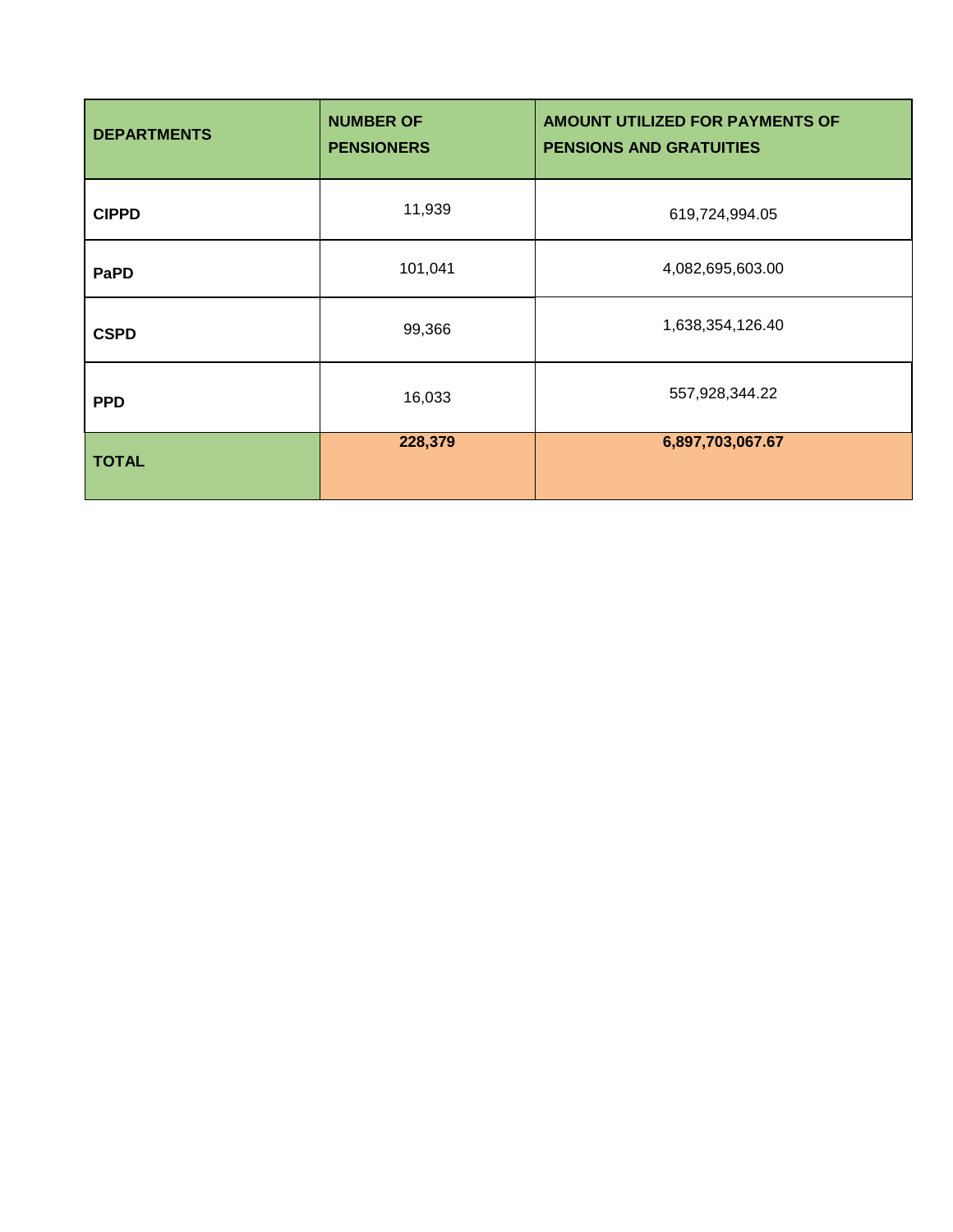#### **CIPPD**

The variation in number of pensioners on the payroll and the total amount paid is as a result of the net decrease in the number of pensioners on the Payroll between in the two month time period under review. There were 4 Pensioners restored to the payroll; 6 Pensioners were reported as deceased and 6 Pensioners were suspended, therefore yielding a net decrease of 8 in the payroll and Monetary Value of N333, 176.66

#### **PaPD**

The total number of pensioners has increased by 3,529 due to the addition of Delta Steel Company (DSC) pensioners to the payroll. This is shown largely by a NGN 74,998,252.85 increase in the monthly pension of the Power sector which houses the DSC pensioners. It should be noted that despite a cumulative net increase in total number of pensioners, few pensioners were removed from the payroll due to death which shows that the rate of new addition is higher than the death rate for July 2018.

#### **CSPD**

The variation in number of pensioners on the payroll and the total amount is as a result of the net increase (Positive Adjustment and addition) in the number of pensioners on the Pay Roll. 382 pensioners were

| <b>VARIANCE ANALYSIS</b> |                                       |             |                         |                                                          |                    |                         |
|--------------------------|---------------------------------------|-------------|-------------------------|----------------------------------------------------------|--------------------|-------------------------|
| <b>DEPTS</b>             | <b>NUMBER OF</b><br><b>PENSIONERS</b> |             | <b>CHANGE IN %</b>      | <b>AMOUNT PAID FOR PENSIONS AND</b><br><b>GRATUITIES</b> | <b>CHANGE IN %</b> |                         |
|                          | <b>JUNE</b>                           | <b>JULY</b> |                         | <b>JUNE</b>                                              | <b>JULY</b>        |                         |
| <b>CIPPD</b>             | 11,947                                | 11,939      | a decrease of<br>0.07%  | 619,058,170.71                                           | 619,724,994.05     | a decrease of<br>0.05%  |
| <b>PaPD</b>              | 97,512                                | 101,041     | an increase of<br>3.62% | 4,006,974,903.00                                         | 4,082,695,603.00   | an increase of<br>1.89% |
| <b>CSPD</b>              | 95,817                                | 99,366      | an increase of<br>3.7%  | 1,629,329,761.08                                         | 1,638,354,126.40   | an increase of<br>0.55% |
| <b>PPD</b>               | 16,033                                | 16,033      |                         | 557,826,593.54                                           | 557,928,344.22     | an increase of<br>0.02% |
| <b>TOTAL</b>             | 221,309                               | 228,379     | an increase of<br>3.19% | 6,813,189,428.33                                         | 6,897,703,067.67   | an increase of<br>1.24% |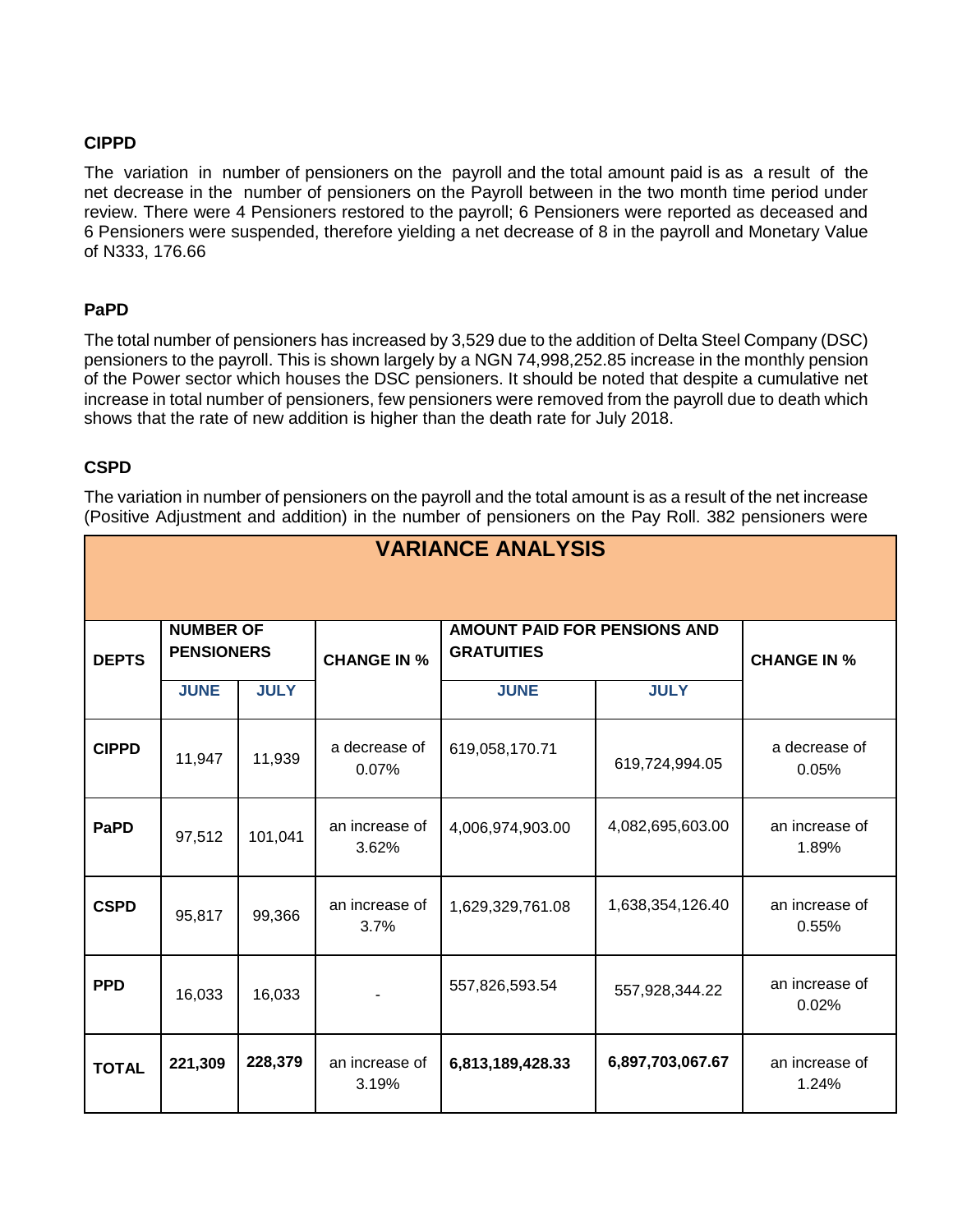added and restored to payroll amounting to N9,274,873.44 and 8 pensioners were removed from payroll due to death cases amounting to N250,508.44.

#### **PPD**

There is no variation in number of pensioners, however two were added and two dropped. The variance in amount paid is due to the pension figures of those added being more that the cumulative figure of those dropped on the payroll for the months of June and July 2018





#### **KEY ACTIVITIES/ACHIEVEMENTS FOR THE MONTH OF JULY, 2018**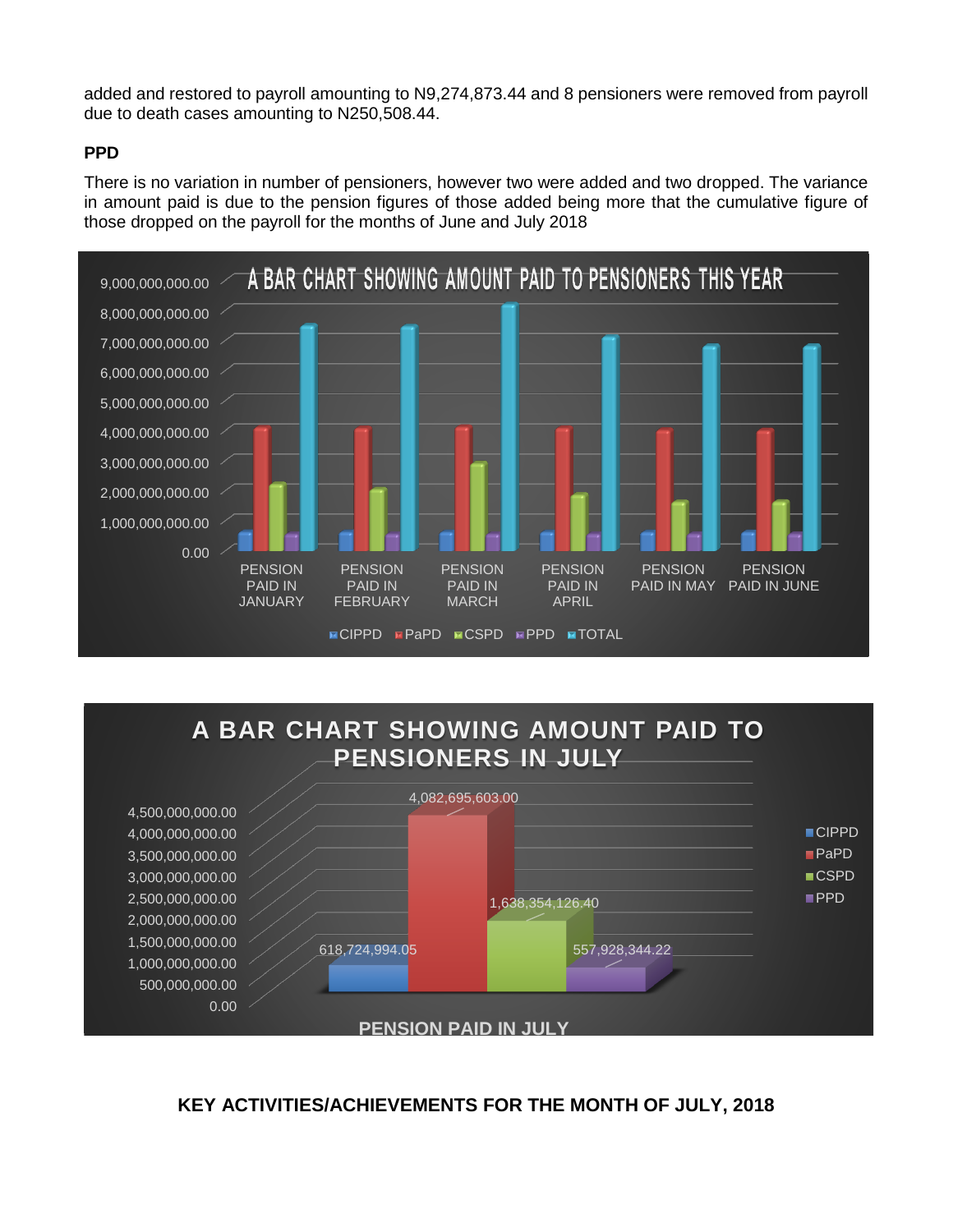| <b>Pension</b>        |                       | <b>PARASTATAL PENSIONS</b>                                                                                                                                                              |                                                                                                                                                                                                                                                                                                                                                                                                                                                                                                                                                                                                                                                                                                                                                                                                                                                                                                                                                                                                                                                      |                                                                           |              |                               |              |  |
|-----------------------|-----------------------|-----------------------------------------------------------------------------------------------------------------------------------------------------------------------------------------|------------------------------------------------------------------------------------------------------------------------------------------------------------------------------------------------------------------------------------------------------------------------------------------------------------------------------------------------------------------------------------------------------------------------------------------------------------------------------------------------------------------------------------------------------------------------------------------------------------------------------------------------------------------------------------------------------------------------------------------------------------------------------------------------------------------------------------------------------------------------------------------------------------------------------------------------------------------------------------------------------------------------------------------------------|---------------------------------------------------------------------------|--------------|-------------------------------|--------------|--|
| <b>Administration</b> | $\blacktriangleright$ |                                                                                                                                                                                         | Timely and successful payment of 97,512 Pensioners on payroll, amounting to<br>#4,667,468,915.30                                                                                                                                                                                                                                                                                                                                                                                                                                                                                                                                                                                                                                                                                                                                                                                                                                                                                                                                                     |                                                                           |              |                               |              |  |
|                       | ➤                     | Processing of pensioners' complaints and payment of arrears totaling<br>N109,577,878.87 to 239 pensioners                                                                               |                                                                                                                                                                                                                                                                                                                                                                                                                                                                                                                                                                                                                                                                                                                                                                                                                                                                                                                                                                                                                                                      |                                                                           |              |                               |              |  |
|                       |                       |                                                                                                                                                                                         |                                                                                                                                                                                                                                                                                                                                                                                                                                                                                                                                                                                                                                                                                                                                                                                                                                                                                                                                                                                                                                                      |                                                                           |              |                               |              |  |
|                       |                       | <b>CIVIL SERVICE PENSIONS</b>                                                                                                                                                           |                                                                                                                                                                                                                                                                                                                                                                                                                                                                                                                                                                                                                                                                                                                                                                                                                                                                                                                                                                                                                                                      |                                                                           |              |                               |              |  |
|                       |                       | $\triangleright$ Timely and successful payment of 99,366 Pensioners on payroll, amounting to<br>#1,638,354,126.40                                                                       |                                                                                                                                                                                                                                                                                                                                                                                                                                                                                                                                                                                                                                                                                                                                                                                                                                                                                                                                                                                                                                                      |                                                                           |              |                               |              |  |
|                       |                       | A total number of 3175 verified pensioners who were not on the payroll have been<br>added to the payroll.                                                                               |                                                                                                                                                                                                                                                                                                                                                                                                                                                                                                                                                                                                                                                                                                                                                                                                                                                                                                                                                                                                                                                      |                                                                           |              |                               |              |  |
|                       | ➤                     | An additional 132 pensioners were manually computed and approved for addition<br>to the payroll.                                                                                        |                                                                                                                                                                                                                                                                                                                                                                                                                                                                                                                                                                                                                                                                                                                                                                                                                                                                                                                                                                                                                                                      |                                                                           |              |                               |              |  |
|                       | ➤                     | 61 pensioners on payroll had their entitlements adjusted                                                                                                                                |                                                                                                                                                                                                                                                                                                                                                                                                                                                                                                                                                                                                                                                                                                                                                                                                                                                                                                                                                                                                                                                      |                                                                           |              |                               |              |  |
|                       |                       | $\triangleright$ Commenced the review of verification files flagged during computation, and all<br>pensioners' files that failed QA to pull out those not on payroll that may have been |                                                                                                                                                                                                                                                                                                                                                                                                                                                                                                                                                                                                                                                                                                                                                                                                                                                                                                                                                                                                                                                      |                                                                           |              |                               |              |  |
|                       |                       | erroneously disqualified.<br>$\triangleright$ Following the aforementioned, 7,264 verification files were reviewed and 4,942                                                            |                                                                                                                                                                                                                                                                                                                                                                                                                                                                                                                                                                                                                                                                                                                                                                                                                                                                                                                                                                                                                                                      |                                                                           |              |                               |              |  |
|                       |                       | qualified for computation.                                                                                                                                                              |                                                                                                                                                                                                                                                                                                                                                                                                                                                                                                                                                                                                                                                                                                                                                                                                                                                                                                                                                                                                                                                      |                                                                           |              |                               |              |  |
|                       | ➤<br>➤<br>➤           | the payroll<br>11,939                                                                                                                                                                   | $\triangleright$ A total of 173 letters were responded to and the bulk were complaints resolved.<br><b>POLICE PENSIONS</b><br>$\triangleright$ Timely and successful payment of 16,033 pensioners on payroll, amounting to<br>#557,928,344.22<br>A total Twenty four (24) Merger complaints and thirty seven (37) War affected<br>complaints were treated<br>Four (4) Regular Pensioners were put back on the payroll<br>One (1) Section 6 - NOK pensioner and one (1) regular pensioner were taken off<br>$\triangleright$ A total of (27) NOK complaints were received and all were treated/resolved.<br><b>CUSTOMS IMMIGRATIONS AND PRISONS PENSIONS</b><br>$\triangleright$ Timely and successful payment of 11,939 pensioners on payroll, amounting to<br>N618,724,994.05<br>$\triangleright$ 0 Newly Enrolled pensioners, 4 Pensioners were Restored, 3 upward adjustments,<br>6 downward adjustments and 8 dead pensioners removed from the payroll in July,<br>2018 bringing the total number of CIPPD pay rolled pensioners in July 2018 to |                                                                           |              |                               |              |  |
| <b>Verification</b>   |                       |                                                                                                                                                                                         |                                                                                                                                                                                                                                                                                                                                                                                                                                                                                                                                                                                                                                                                                                                                                                                                                                                                                                                                                                                                                                                      | The table below outlines verification conducted within the HQ, during the |              |                               |              |  |
|                       |                       |                                                                                                                                                                                         |                                                                                                                                                                                                                                                                                                                                                                                                                                                                                                                                                                                                                                                                                                                                                                                                                                                                                                                                                                                                                                                      | month of July 2018.                                                       |              |                               |              |  |
|                       |                       |                                                                                                                                                                                         | <b>Pure</b><br><b>Federal</b>                                                                                                                                                                                                                                                                                                                                                                                                                                                                                                                                                                                                                                                                                                                                                                                                                                                                                                                                                                                                                        | <b>State with</b><br><b>Federal</b><br><b>Share</b>                       | <b>NOK</b>   | <b>War</b><br><b>Affected</b> | <b>Total</b> |  |
|                       |                       | <b>CSPD</b>                                                                                                                                                                             | 322                                                                                                                                                                                                                                                                                                                                                                                                                                                                                                                                                                                                                                                                                                                                                                                                                                                                                                                                                                                                                                                  | 71                                                                        | $\mathbf{2}$ | $\mathbf 0$                   | 395          |  |
|                       |                       |                                                                                                                                                                                         |                                                                                                                                                                                                                                                                                                                                                                                                                                                                                                                                                                                                                                                                                                                                                                                                                                                                                                                                                                                                                                                      |                                                                           |              |                               |              |  |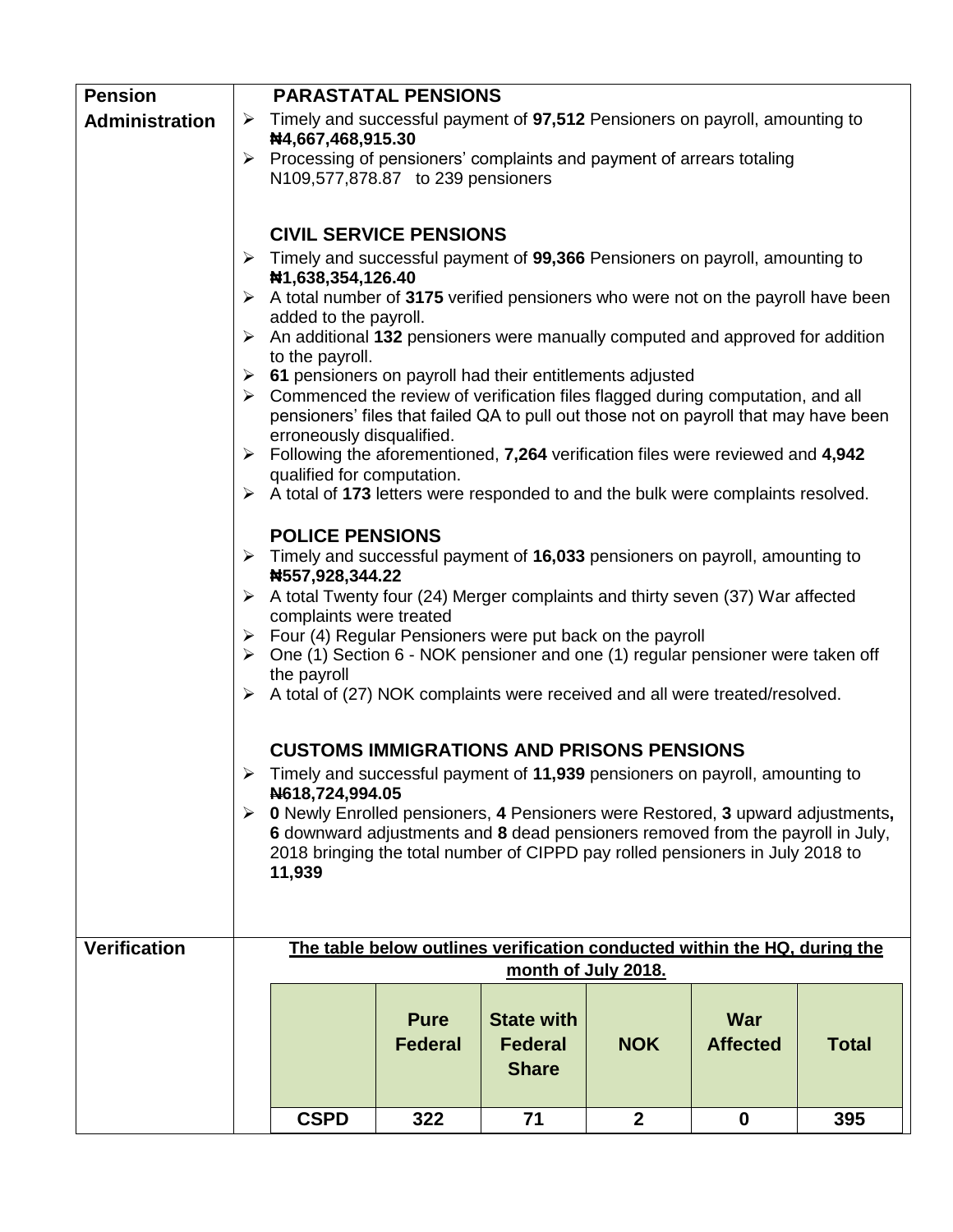|                      |           | <b>CIPPD</b>                                                                                                                                                                                                                                                                       | 1                    | $\mathbf{0}$                                                                                  | 1        | $\mathbf 0$  | $\boldsymbol{2}$                                                              |
|----------------------|-----------|------------------------------------------------------------------------------------------------------------------------------------------------------------------------------------------------------------------------------------------------------------------------------------|----------------------|-----------------------------------------------------------------------------------------------|----------|--------------|-------------------------------------------------------------------------------|
|                      |           | <b>PPD</b>                                                                                                                                                                                                                                                                         | $\mathbf 0$          | $\mathbf 0$                                                                                   | $\bf{0}$ | $\mathbf 0$  | $\mathbf 0$                                                                   |
|                      |           | <b>PAPD</b>                                                                                                                                                                                                                                                                        | 125                  | $\mathbf{0}$                                                                                  | 24       | $\mathbf{0}$ | 149                                                                           |
|                      |           |                                                                                                                                                                                                                                                                                    | 448                  | 71                                                                                            | 27       | $\mathbf{0}$ | 546                                                                           |
| <b>Stakeholder</b>   | $\bullet$ | The Executive Secretary was able to engage viewers on PTAD's activities under                                                                                                                                                                                                      |                      |                                                                                               |          |              |                                                                               |
| <b>Communication</b> |           |                                                                                                                                                                                                                                                                                    |                      | President Muhammadu Buhari's Administration                                                   |          |              |                                                                               |
| & Engagement         | ٠         | A documentary was made to highlight PTAD's efforts in successfully pay-rolling<br>pensioners of the Delta Steel Company who were laid off as a result of the<br>privatization exercise in 2005<br>PTAD has continued to sustain its fraud awareness campaign through the Print and |                      |                                                                                               |          |              |                                                                               |
|                      | $\bullet$ | Electronic Media                                                                                                                                                                                                                                                                   |                      |                                                                                               |          |              |                                                                               |
|                      | $\bullet$ | Plans for PTAD's 2 <sup>nd</sup> Interactive Stakeholders' Forum for South West Zone<br>pensioners under the Defined Benefit Scheme (DBS) have been finalized. It is due<br>to hold in Lagos on August 30 <sup>th</sup> , 2018.                                                    |                      |                                                                                               |          |              |                                                                               |
| Organizational       | $\bullet$ | The Staff Promotion framework has been developed and submitted to the                                                                                                                                                                                                              |                      |                                                                                               |          |              |                                                                               |
| Growth               |           |                                                                                                                                                                                                                                                                                    |                      | Executive Secretary. The Directorate is in the process of conducting its 1 <sup>st</sup> ever |          |              |                                                                               |
|                      | $\bullet$ | The report for the Corporate Strategic Retreat was finalized and submitted to the                                                                                                                                                                                                  |                      | promotion exercise for staff since the creation of the agency.                                |          |              |                                                                               |
|                      |           | ES.                                                                                                                                                                                                                                                                                |                      |                                                                                               |          |              |                                                                               |
|                      | $\bullet$ | The Strategic Document with the high level plans for 2019-2021 has been finalized.                                                                                                                                                                                                 |                      |                                                                                               |          |              |                                                                               |
|                      |           |                                                                                                                                                                                                                                                                                    |                      | This will be the foundation on which the organization will run for the next three             |          |              |                                                                               |
|                      |           | years. The Policy and Strategy Unit will begin to cascade this high level document                                                                                                                                                                                                 |                      |                                                                                               |          |              |                                                                               |
|                      |           | down to the departments and units.                                                                                                                                                                                                                                                 |                      |                                                                                               |          |              |                                                                               |
|                      | $\bullet$ | Plans are in place to sustain the organizations drive for the development and                                                                                                                                                                                                      |                      |                                                                                               |          |              |                                                                               |
|                      |           | implementation of policies. The ADMINISTRATIVE POLICY document for PTAD will                                                                                                                                                                                                       |                      |                                                                                               |          |              |                                                                               |
|                      |           | be the next in the line of policies.                                                                                                                                                                                                                                               |                      |                                                                                               |          |              |                                                                               |
| <b>Information</b>   | $\bullet$ |                                                                                                                                                                                                                                                                                    |                      |                                                                                               |          |              | Provided technical support to Operational Departments in processing July 2018 |
| <b>Technology</b>    | ٠         | monthly pension.<br>Continue providing support to benefit computation of verified CSPD pensioners.                                                                                                                                                                                 |                      |                                                                                               |          |              |                                                                               |
|                      | $\bullet$ | managing restrictions).                                                                                                                                                                                                                                                            |                      |                                                                                               |          |              | Continue data Security Checks on PTAD Databases (Monitoring Audit trails and  |
|                      | ٠         | Provided support in CSPD verification in-house exercise                                                                                                                                                                                                                            |                      |                                                                                               |          |              |                                                                               |
|                      | ٠         | Provided support for PaPD verification in-house exercise                                                                                                                                                                                                                           |                      |                                                                                               |          |              |                                                                               |
|                      | ٠         | Developed a Benefit computation software for NICON, Delta Steel                                                                                                                                                                                                                    |                      |                                                                                               |          |              |                                                                               |
|                      | ➤<br>➤    | Configured laptops in readiness for the proposed PaPD verification exercise.<br>In-house training of new call center management software at call center                                                                                                                            |                      |                                                                                               |          |              |                                                                               |
|                      | ➤         | Reconfiguration of Kano and Enugu state offices desktop                                                                                                                                                                                                                            |                      |                                                                                               |          |              |                                                                               |
|                      | ≻         | Printing of ID cards for new staff                                                                                                                                                                                                                                                 |                      |                                                                                               |          |              |                                                                               |
|                      | ➤         | Printer firmware updated at PSSD                                                                                                                                                                                                                                                   |                      |                                                                                               |          |              |                                                                               |
|                      | ٠         | <b>Application Management</b>                                                                                                                                                                                                                                                      |                      |                                                                                               |          |              |                                                                               |
|                      |           | $\circ$                                                                                                                                                                                                                                                                            | data for CSPD.       |                                                                                               |          |              | Generated various analysis on the verification data and payroll pensioner     |
|                      |           | $\circ$<br>Payroll                                                                                                                                                                                                                                                                 |                      |                                                                                               |          |              | Support the CSPD, PPD and CIPPD in generating pension reports and             |
|                      |           | O                                                                                                                                                                                                                                                                                  |                      | Preparation for the upcoming PaPD verification, setup and configuration of                    |          |              |                                                                               |
|                      |           |                                                                                                                                                                                                                                                                                    | Laptops and servers. |                                                                                               |          |              |                                                                               |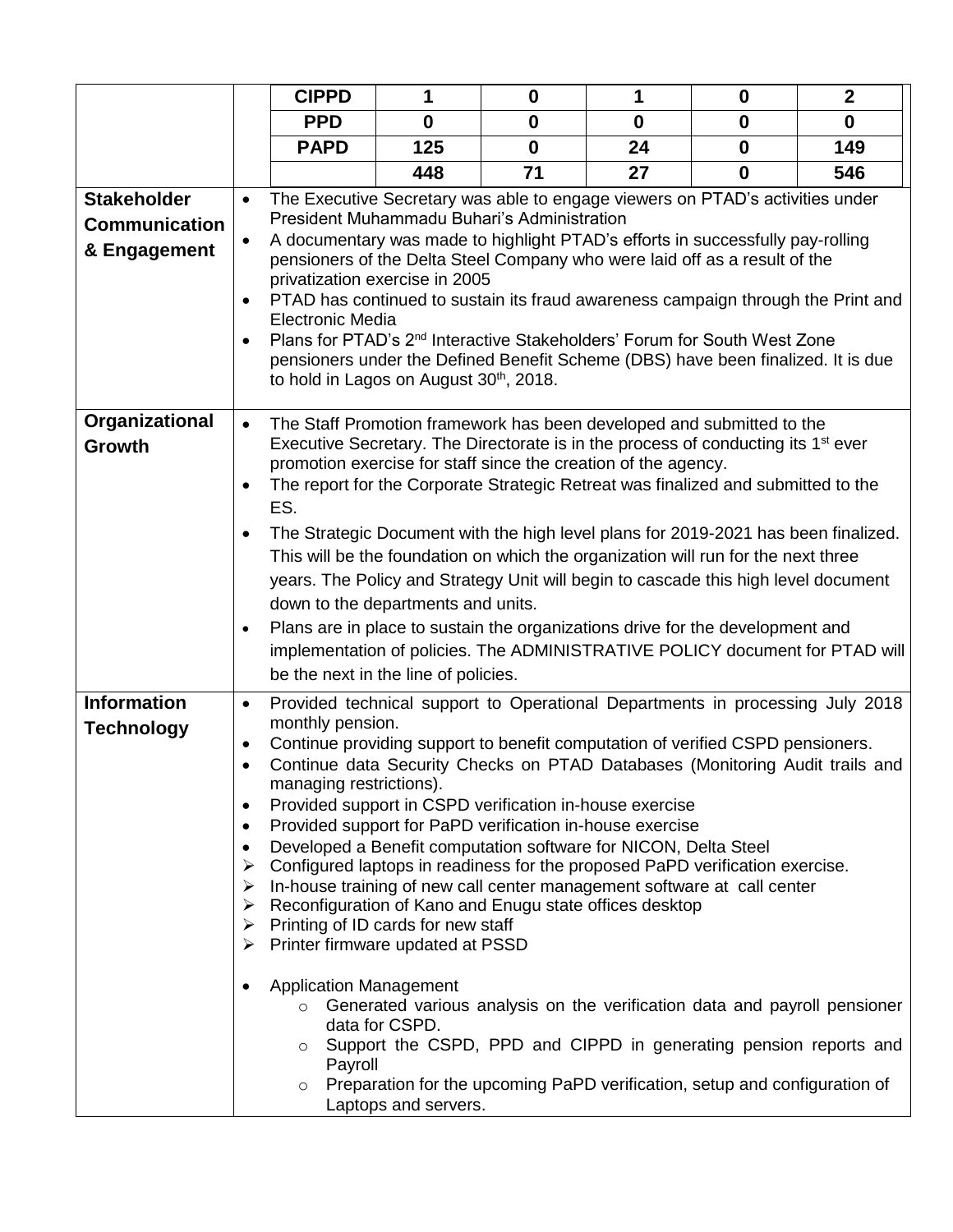|                        | Benefit computation for PPD on-going<br>$\circ$                                                                                     |
|------------------------|-------------------------------------------------------------------------------------------------------------------------------------|
|                        | Benefit computation for PaPD agencies NICON, Delta Steel and Nigerian<br>$\circ$                                                    |
|                        | Reinsurance                                                                                                                         |
|                        | Worked with vendor to resolve the complaints portal issues<br>$\circ$                                                               |
|                        | Mail tracker development in progress<br>$\circ$                                                                                     |
|                        |                                                                                                                                     |
|                        | Database Administration & PTAD Domain Management                                                                                    |
|                        | Provided technical assistance to the in-house verification activities - system<br>$\circ$                                           |
|                        | deployment, printing assistance.                                                                                                    |
|                        | Created account for operations staff on the complaints system.<br>O                                                                 |
|                        | Transfer of backup data to Galaxy Backbone<br>$\circ$                                                                               |
|                        |                                                                                                                                     |
|                        | <b>Network Administrator</b>                                                                                                        |
|                        | Daily routine check on network infrastructures to ensure all device are<br>$\circ$                                                  |
|                        | working properly for the work of the week.                                                                                          |
|                        | Resolved various local area network downtime and internet connectivity<br>$\circ$                                                   |
|                        | Configured desk phones for new staff<br>$\circ$                                                                                     |
|                        | Provided support for desk phones. Issues resolved range from lack of<br>$\circ$                                                     |
|                        | network connectivity on the phones, upload of phone books, change cables<br>etc.                                                    |
|                        | Configuration and installation of new printer to departments<br>$\circ$                                                             |
|                        |                                                                                                                                     |
|                        | Data Centre Management<br>$\bullet$                                                                                                 |
|                        | Regularly check that the datacenter temperature, humidity, power system,<br>$\circ$                                                 |
|                        | fire extinguisher is in good working condition.                                                                                     |
|                        |                                                                                                                                     |
|                        |                                                                                                                                     |
|                        | ٠                                                                                                                                   |
|                        | <b>Security Administration</b><br>o Ensure security of PTAD network                                                                 |
|                        | Recorded fraud call for Monitoring, Risk and Compliance Unit<br>$\circ$                                                             |
|                        |                                                                                                                                     |
| <b>Fraud</b>           | $\bullet$                                                                                                                           |
|                        | Continued the follow- up with ICPC, EFCC, and the Police FIB unit on ongoing fraud<br>investigations.                               |
| <b>Investigations</b>  | Received and documented Twenty (20) pension scamming cases. A few came<br>$\bullet$                                                 |
|                        | through PSSD, while others came through the PTAD fraud line. Four of the fraud                                                      |
|                        | victims came in person to lay their complaints.                                                                                     |
|                        | Prepared a fraud report on the complaint made by Mr. Ifeanyi Offodile who claims<br>$\bullet$                                       |
|                        | to have been led by his brother to unknowingly pay the sum of N200, 000.00 to Mr.                                                   |
|                        | Charles Abonyi as gratification for facilitation of the payment of his mother's                                                     |
|                        | pension arrears.                                                                                                                    |
|                        | Extracted a comprehensive list of pensioners who have paid money to pension<br>٠                                                    |
|                        | phone scammers since the inception of PTAD. This list will be forwarded to the law                                                  |
|                        | enforcement agents for further investigation.                                                                                       |
|                        | Continued working with fraud investigators to explore approaches to apprehend<br>$\bullet$                                          |
|                        | fraudsters.                                                                                                                         |
|                        | Drafted a reminder memo to CSPD for the removal of Ibilolu Salami from the<br>٠                                                     |
|                        | payroll- a deceased pensioner, whose son has been impersonating him, collected                                                      |
|                        | his gratuity and is currently collecting his monthly pension.                                                                       |
| <b>Compliance</b>      | Attended and monitored the boarding of unserviceable stores and subsequently<br>$\bullet$                                           |
| and Risk<br>monitoring | prepared a report to that effect.<br>Followed up with CSPD on the resolution of the cases for five pensioners who were<br>$\bullet$ |